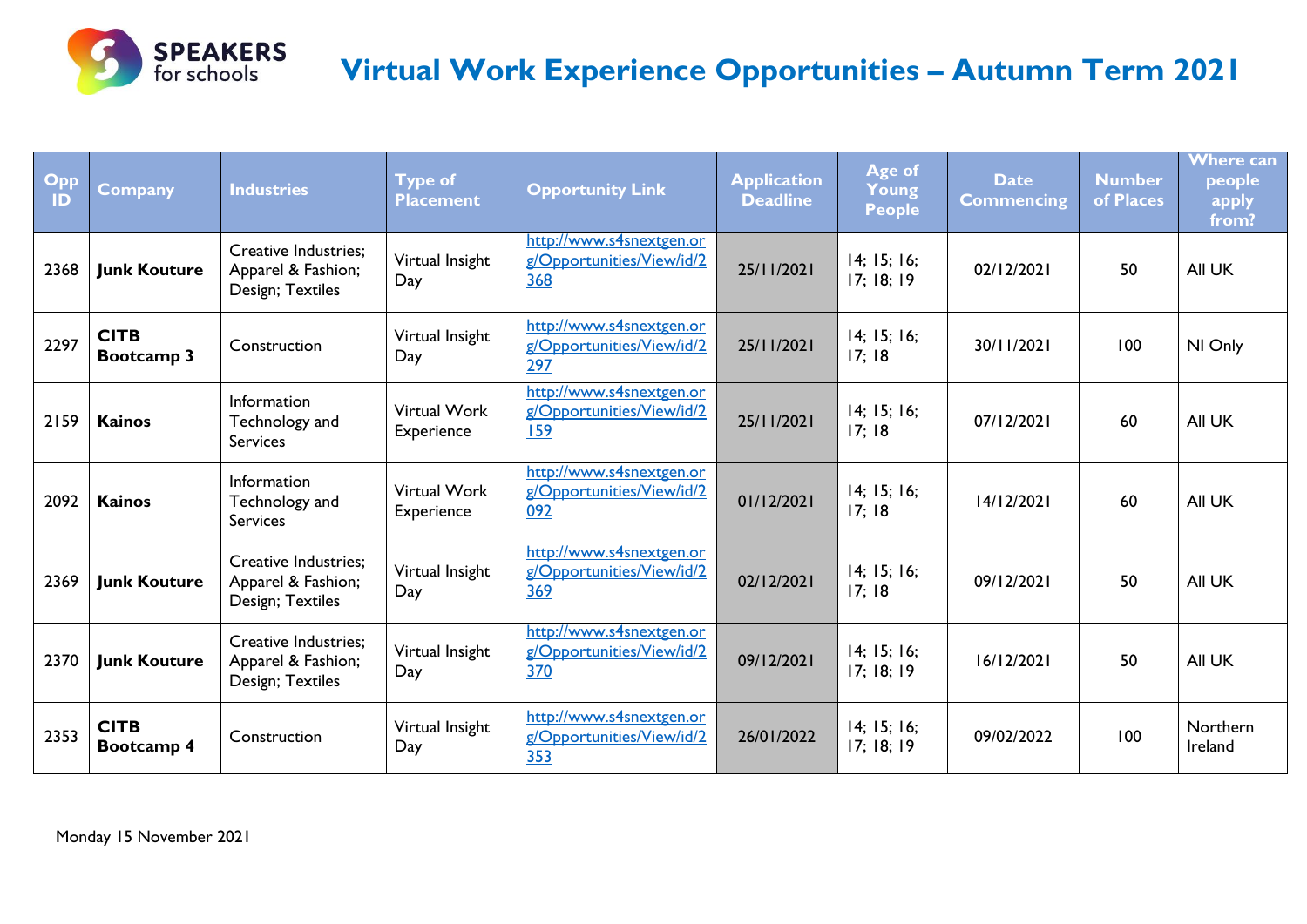

# **Virtual Work Experience Opportunities – Autumn Term 2021**

| 2338 | <b>Ulster</b><br><b>University</b>                         | Education<br>Management  | Virtual Work<br>Experience                     | http://www.s4snextgen.or<br>g/Opportunities/View/id/2<br>338 | 17/02/2022 | 15; 16; 17;<br>18 | 24/02/2022 | 150 | NI Only |
|------|------------------------------------------------------------|--------------------------|------------------------------------------------|--------------------------------------------------------------|------------|-------------------|------------|-----|---------|
|      | Graham                                                     | Construction             | <b>Watch this space for further</b>            |                                                              |            |                   |            |     |         |
|      | <b>Seagate</b>                                             | <b>ICT</b>               |                                                |                                                              |            |                   |            |     |         |
|      | <b>Fin Tru</b>                                             | <b>ICT &amp; Finance</b> | information in your next school<br>newsletter. |                                                              |            |                   |            |     |         |
|      | <b>Allstate NI</b>                                         | <b>ICT</b>               |                                                |                                                              |            |                   |            |     |         |
|      | <b>Find your</b><br><b>Future in</b><br><b>Engineering</b> | Engineering              |                                                |                                                              |            |                   |            |     |         |

#### **NOTE FOR SCHOOLS:**

If your school used Google Classroom during periods of remote learning, we are asking teachers to ensure your students can access the classroom for their VWEX placements as soon as they receive their username and password from Speakers for Schools.

There have been some issues on the C2K network, when students' C2K usernames are also their Google usernames. The C2K network automatically logs students into the school / college Google classroom accounts and does not allow students to use another Google account / access our classrooms.

This has impacted on some students being late logging into their placement and in some instances not being able to attend their VWEX.